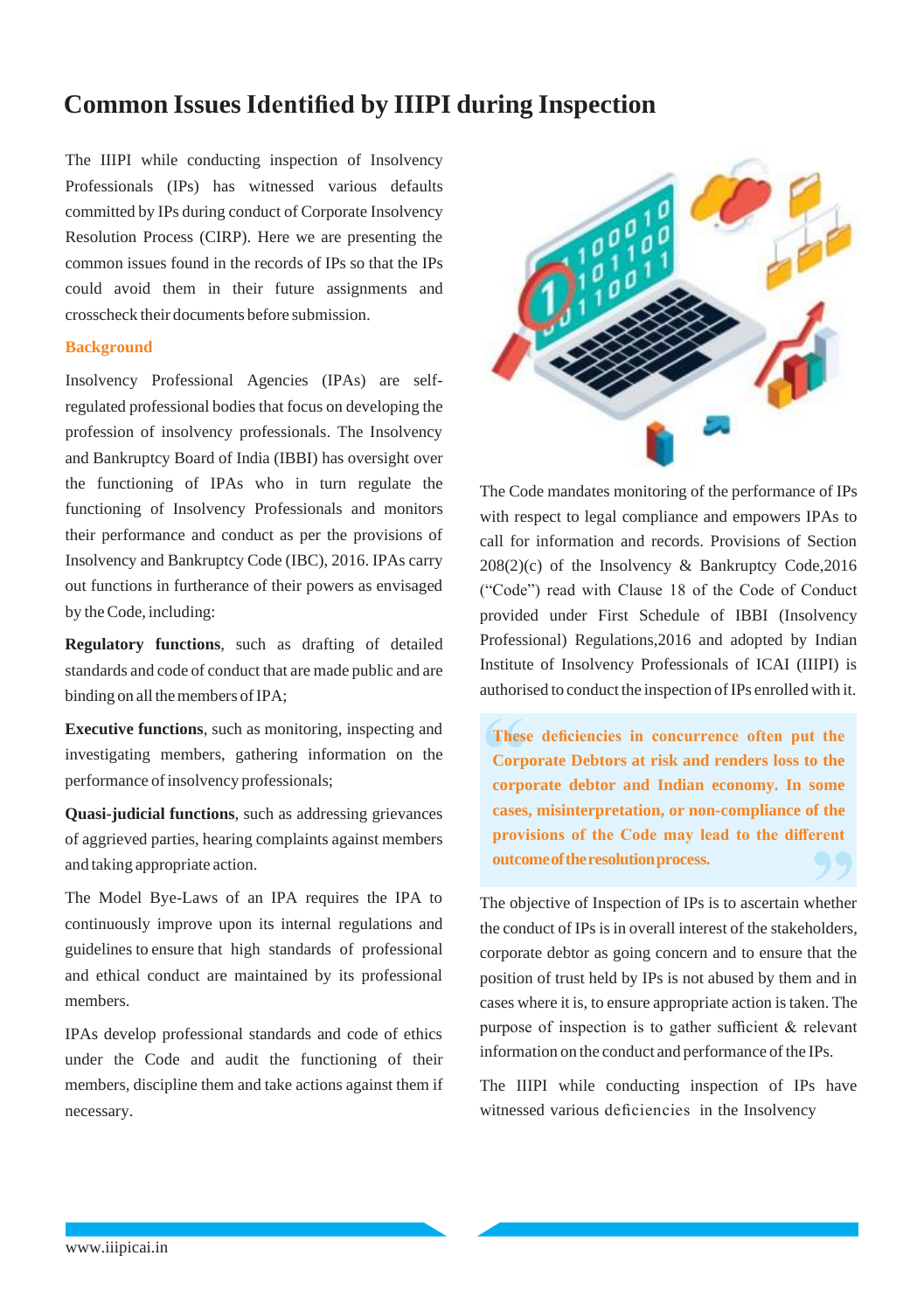Resolution Process of Corporates undertaken by IPs**.** In general, the Insolvency Professionals do not comply with the provisions of the Code or does not exercise due diligence and reasonable care while discharge of his duties or powers. These deficiencies in concurrence often put the Corporate Debtors at risk and renders loss to the corporate debtor and Indian economy. In some cases, misinterpretation, or non-compliance of the provisions of the Code may lead to the different outcome of the resolution process. The lapses may be due to lack of clarity of the Laws and its provisions and amounts to inadvertent mistakes. These may be escaped with reasonable care and exercising due diligence while performing duties by the IPs and thereby preventing the IPA to initiate any disciplinary action.

**It is observed that list of claimants is not maintained properly, as many important fields like date of receipt of claim, type of claim, date of verification of claim, security interest (if any) are missing.**

### **I. Claims of Creditors.**

**As per the Section 25(2)(e) of the Code read with Regulation 13 of the IBBI (Insolvency (Insolvency Resolution Process for Corporate Persons) Regulations, 2016** states that the IRP/RP should verify all claims and update the list of claimants on structured basis, as and when any claim is received and should duly record the date of acceptance and verification of claim, reason of rejection of claim, type of claimant, form pursuant to which the claim is received, mode of receipt of claim, security interest (if any) and any other important field (if any). It shall form an agenda item in the notice of the meeting of committee of creditors (CoC) and the list of creditors shall be available for inspection by the members meeting of committee of creditors It is observed that list of claimants is not maintained properly, as many important fields like date of receipt of claim, type of claim, date of verification of claim, security interest (if any) are missing. Further, it is observed that the IPs

do not intimate the reasons in writing for rejection or part admission of claim amount to the claimants.

### **II.** Sharing of Information Memorandum (IM)

**As per the Regulation 36 of IBBI (Insolvency Resolution Process for Corporate Persons) Regulations, 2016** states that the resolution professional shall share the Information Memorandum (IM) after receiving an undertaking from a members of the committee of creditors to the effect that such member or resolution applicant shall maintain confidentiality of the information and shall not use such information to cause an undue gain or advantage to itself or any other person and comply with the requirements given under section 29(2) of the Code. It is observed that the Information Memorandum have been placed before the CoC without obtaining confidentiality undertaking from the recipients of IM. Further, it is suggested that the IPs shall minutise the fact that Information Memorandum have been shared with the members of committee of creditors or prospective resolution applicants, as the case may be and declaration of confidentiality has been received from the recipients prior to sharing of the aforementioned document. Disclosure required to be submitted by IPs with IBBI after sharing of Information Memorandum with the CoC members in the prescribed format (CIRP 3) shall contain all the relevant facts and information, and the IPs shall attach the support documents while filing the form.

# **III. Disclosure of Costs of the Interim Resolution Professional/Resolution Professional**

**As per the Regulation 33, 34 and 34A of IBBI (Insolvency Resolution Process for Corporate Persons) Regulations, 2016 read with the circular No. No. IBBI/IP/013 dated 12th June, 2018** states that the expenses incurred or to be incurred by IP shall be ratified or approved by the committee of creditors with the requisite voting percentage as directed by the Code, as only the ratified or approved costs or expenses shall form part of the insolvency resolution process costs.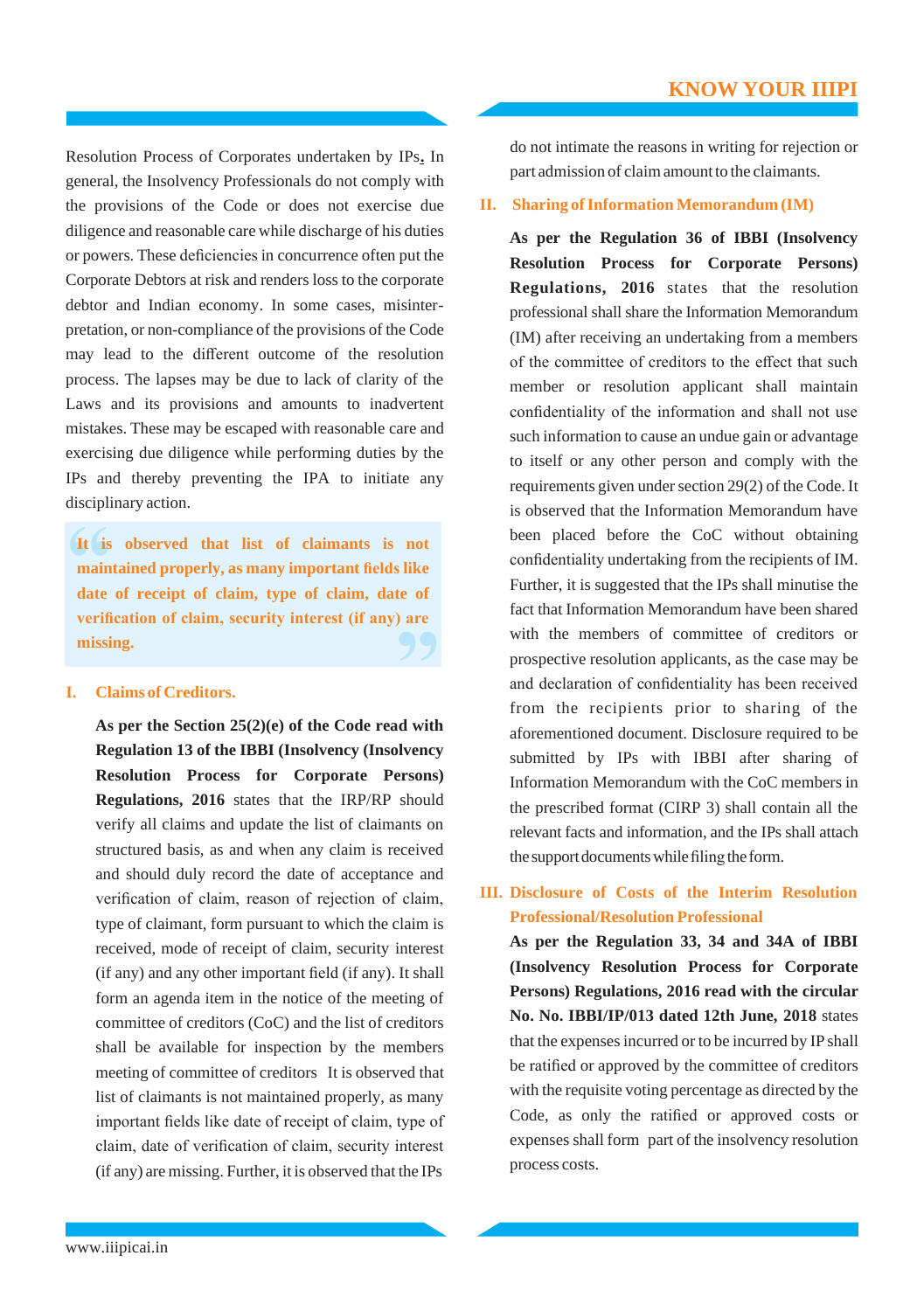It is generally observed that the costs disclosed in Form II, Form III, CIRP2 and CIRP5 are mismatched with respect to the costs appearing in the minutes of the meetings of CoC. Further, the bifurcation of outof-pocket expenses or other expenses are not provided in minutes of the CoC meetings. The costs ratified/ approved by the COC members should be properly disclosed in the minutes and the percentage (%) of voting by which it was approved shall also form part of the minutes. It is the duty of an IP to disclose the fee payable to him as well as the fee payable to professionals engaged by him while performing the duties as an IP. This ensures conduct of the CIRP process in a transparent manner.

In event of 12A withdrawal before constitution of CoC it has been observed that the IPs does not submit cost details as required by Form II to be submitted with IIIPI.

### **IV. Appointment of RegisteredValuers**

**As per the Regulation 27 IBBI (Insolvency (Insolvency Resolution Process for Corporate** Persons) Regulations, 2016 states that IPs should ensure that the engagement letter (in writing) is issued to either IBBI Registered Valuer/Registered Valuers Entity specifying their name, address, IBBI registration number, class of asset to be valued, their scope of work, fees and timeline within which report to be provided. It has been observed that IPs has issued the engagement letters in the name of firms/ LLPs/ companies which are not IBBI registered valuer/ registered valuer entity and later on have disclosed the relationship disclosures on the website of the IPA in the name of individual registered valuer registered with IBBI, being partners of the firms so appointed by the IPs. The minutes of the CoCmeeting, disclosures with IIIPI, forms submitted with IBBI shall contain the details of registered valuer , itsIBBI registration number and class of asset for whichit is appointed, in an uniform manner.

# **V.** Outsourcing of Duties/Appointment of Insolvency **ProfessionalEntity During CIRP**

**As per the Section 18 and 25 of the Code read with IBBI Circular No. IP/003/2018 dated 3rd January 2018** states that the insolvency professional shall not outsource any of his core duties and responsibilities. It is observed that the scope specified in the engagement letter issued by the insolvency professional to the professionals appointed contains the scope of work which reflects delegation of duties rather than assistance.

IPs can engage insolvency professional entity (IPE) to obtain their support services during corporate insolvency resolution process (CIRP). However, it is noted that in some cases IPs have made appointment of IPE at multiple times with varied scope and additional feesfor tasks which shall be included in the scope of support services itself.

**In some cases, IPs have made appointment of IPE at multiple times with varied scope and additional feesfor tasks which shall be included in the scope of supportservicesitself.**

### **VI. Paymentto Creditors during CIRP**

**As per the Section 14 of the Code** prohibits settlement of any such claim during CIR process and requires the resolution plan to deal with them together in the manner decided by the Committee of Creditors subject to the provisions of section 30(2) of the Code. Section 53 of the Code provides a waterfall mechanism for distribution of liquidation proceeds to the stakeholders if the corporate debtor goes into liquidation. It is observed that the resolution professional has allowed payment of dues outstanding as on the insolvency commencement date to some creditors during CIRP. This not only impacts the interests of remaining creditors but also put a question to the independence and integrity of the insolvency professional.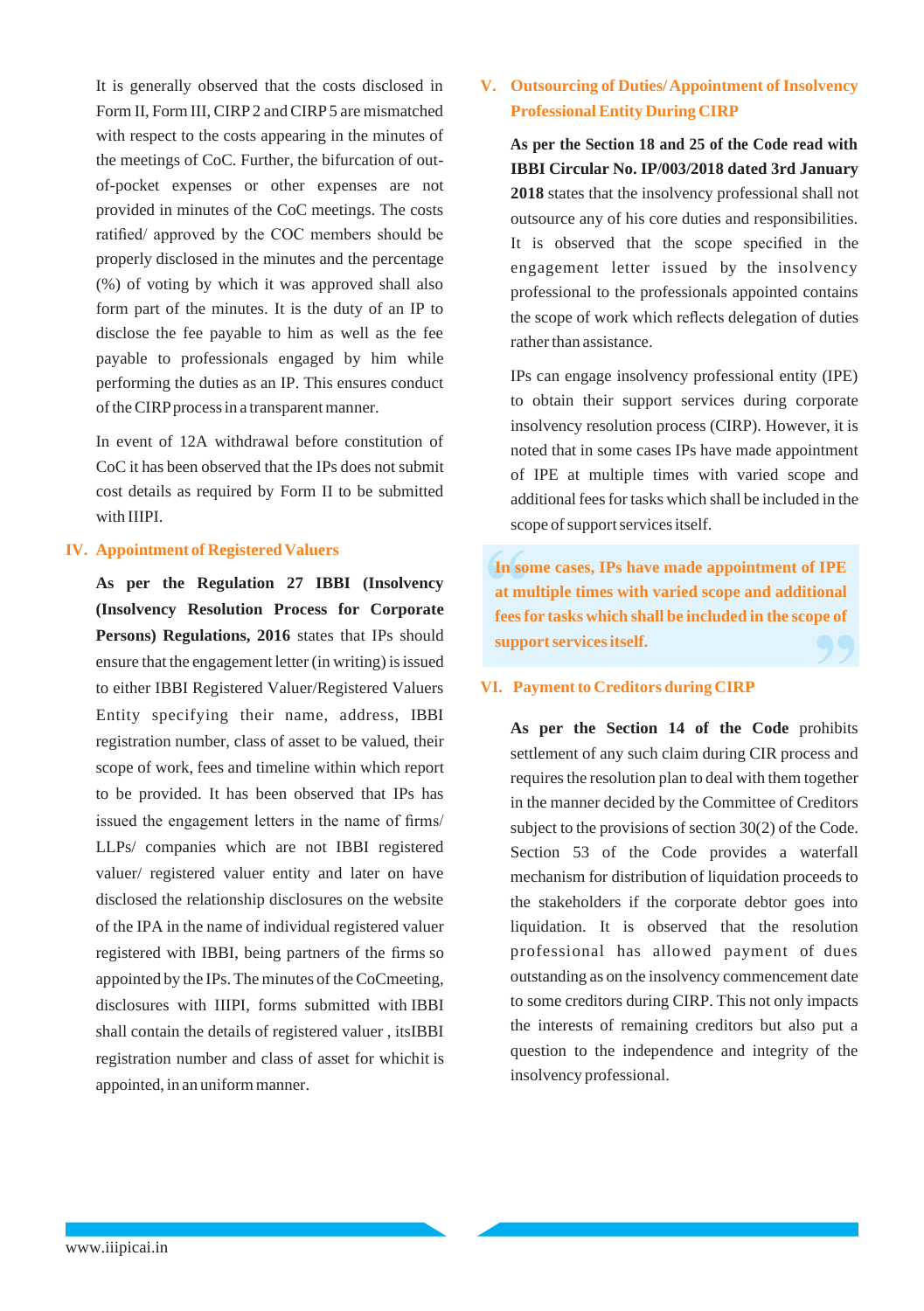### **VII. Consentto act as a Resolution Professional**

**As per the Regulation 3(1A) of the IBBI (Insolvency (Insolvency Resolution Process for Corporate Persons) Regulations, 2016** states that interim resolution professional (IRP) before continuing as resolution professional (RP) shall ensure to submit consent to be appointed as resolution professional in the prescribed FormAAas provided in Section 22(3)(a) of IBC, 2016. It has been observed that in many cases that where IRP is appointed as RP, the IRP has not given consent to act as the RP in the prescribed manner as provided by theCode.

# **VIII. Shortcomings while Preparing/Maintaining Records of the Committee of Creditors' (COC) Meetings**

**Referring Section 24, 25 of the Code and Regulation 18 to 26 of IBBI (Insolvency (Insolvency Resolution Process for Corporate Persons) Regulations, 2016**

### **a) Notice**

- With reference to the provisions of Regulation 21 of IBBI (Insolvency Resolution Process for corporate persons) Regulations, 2016, the notice for the meeting of committee of creditors should enclose agendas to be discussed and items to be voted upon in a distinguished manner for better understanding. It is observed that notice enclosing agenda do not provide segregation of the item to be discussed at the meeting and the issues to be voted upon in themeeting of committee of creditors.
- The first meeting of the committee of creditors shall be held within 7 days of filing of the report certifying constitution of the committee of creditors, by giving prior notice for at least five days. It has been observed in many cases that the IP has not convened the first COC meeting within the timeline prescribed under regulation 40A read with regulation 19(2) of IBBI (Insolvency resolution process for corporate persons) Regulations, 2016 and section 22(1) of the IB Code. Further, it has

been noticed that the first meeting has convened without giving five days' notice or at a shorter notice to the CoC members. The copy of correspondence serving notice to every participant which evidences the delivery of notice giving 5 days should be preserved and maintained as record for future reference.

**Subject line in e-mail sharing notice of meeting of creditors shall state the name of the corporate debtor, the place (if any), the time and the date on**which the meeting is scheduled.

- Subject line in e-mail sharing notice of meeting of creditors shall state the name of the corporate debtor, the place (if any), the time and the date on which the meeting is scheduled. It has been observed that the contents of the notice are deficient in line with the provisions of the regulation 20(2) of IBBI (Insolvency resolution process for corporate persons) Regulations,2016 such as the place, time and the date on which the meeting is scheduled are not mentioned in the subject line.
- The resolution professional shall give notice of each meeting of the CoC to the members of suspended board of directors or the partners of the corporate debtor in compliance of the provisions of section 24(3)(b) of the IB Code, 2016. It has been observed that copy of communication is not preserved as record serving the notice of CoC to the of suspended board of the directors or the partners of corporate debtor.
- In light of regulation 21(4) and 26(1) of IBBI (Insolvency resolution process of corporate persons) regulations, 2016; it has been observed that the notice of the meeting did not contain the information which state the process and manner of voting by electronic means and the time schedule , including the time period during which the votes may be cast, does not provide the login ID and the details of a facility for generating password and for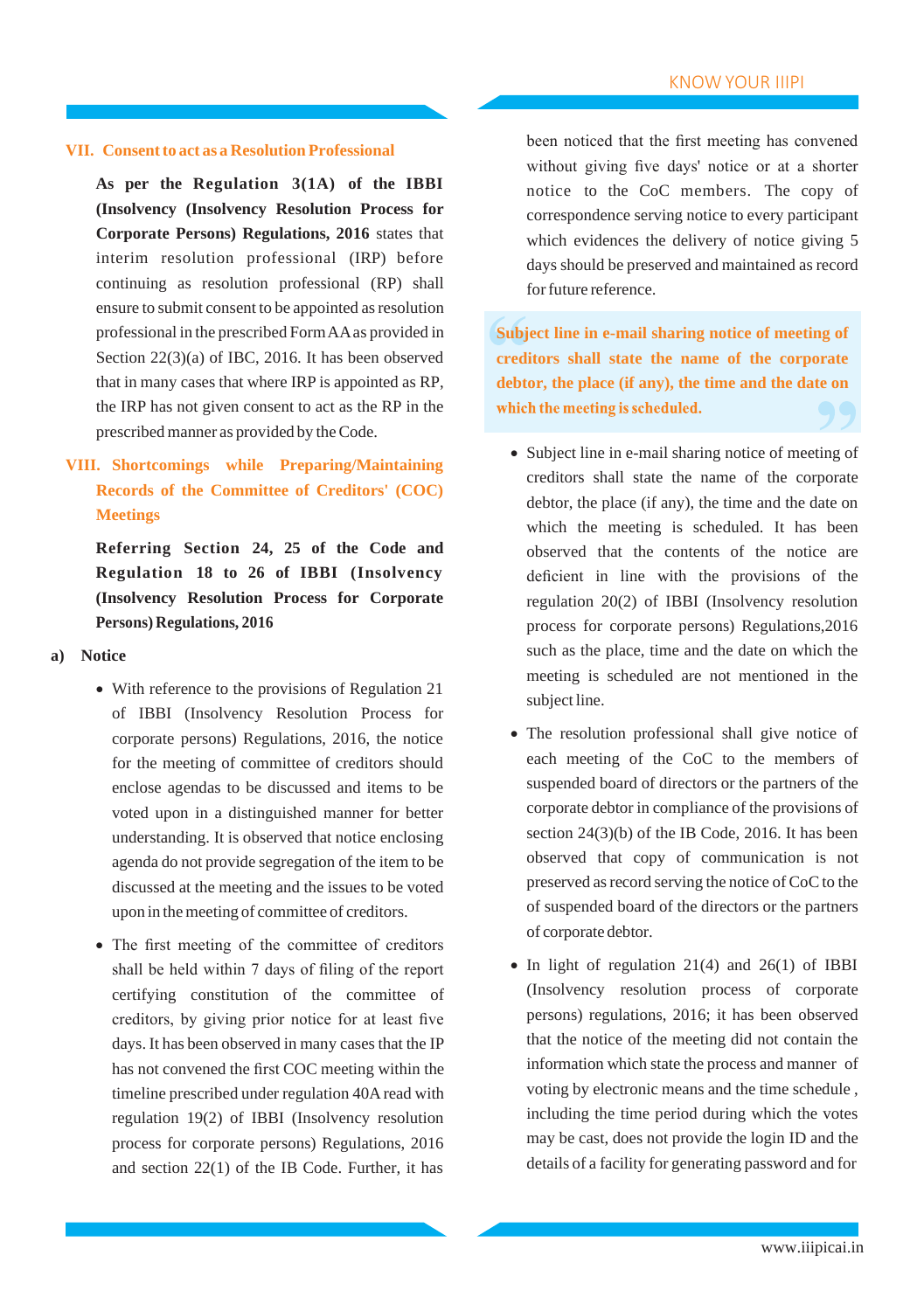keeping security and casting of vote in a secure manner and does not provide contact details of person who will address the queries connected with the electronic voting.

- The notice for convening the meeting of the committee does not provide the participants an option to attend the meeting through video conferencing or other audio and visual means in accordance with the regulation 21(2) of IBBI (Insolvency resolution process of corporate persons)regulations, 2016.
- It is generally observed that the voting item contains the discussion and details but the resolution put to vote does not form part of the notice.

### **b) Minutes**

The resolution professional shall keep and preserve the minutes of all meetings of CoC. It has been observed that IPs are not maintaining the records related to correspondences pertaining to notices and minutes of the CoC meetings. In pursuance to above, below are the instances which have been observed during inspection.

- Circulation of the minutes of the meeting of committee of creditors is not done within 48 hours (including Holidays) from the conclusion of meeting of CoC.
- The minutes do not disclose the particulars of the participants who attended the meeting in person, through video conferencing or other audio and visualmeansorthroughauthorised representatives.
- The minutes of meeting does not contain information stating the voting share of each member of committee of creditors.

### **c) Voting by COCMembers**

• IRP/ RP should give his/ her independent deliberations on each voting item, based on the which the CoC members shall vote. The deliberations of the chairperson of the CoC



meeting should form part of the minutes/records of the meeting. This will ensure recording of the justification for the decisions taken by the CoC members, along with related records. Since decisions under CIRP are based on the deliberations of the chairperson and commercial wisdom of the members; therefore, these decisions should be well reasoned and should be recorded in the minutes in a detailed manner. Hence, the minutes should be such that are self-explanatory in nature.

- In many cases, the IPs have sought voting through email in place of the electronic voting through secured system as provided in regulation 26 of IBBI (Insolvency resolution process for corporate persons) Regulations, 2016.
- It has been observed that the minutes of the meeting do not contain the outcome of the physical voting citing the names of the members of committee, their voting share and their voting decision (voted for/against/abstained from voting).

# **IX. Retention of records relating to Corporate Insolvency Resolution Process(CIRP)**

**As per Regulation 39A of of IBBI (Insolvency (Insolvency Resolution Process for Corporate Persons) Regulations, 2016** The interim resolution professional or the resolution professional shall preserve a physical as well as an electronic copy of the records relating to corporate insolvency resolution process of the corporate

[www.iiipicai.in](http://www.iiipicai.in/)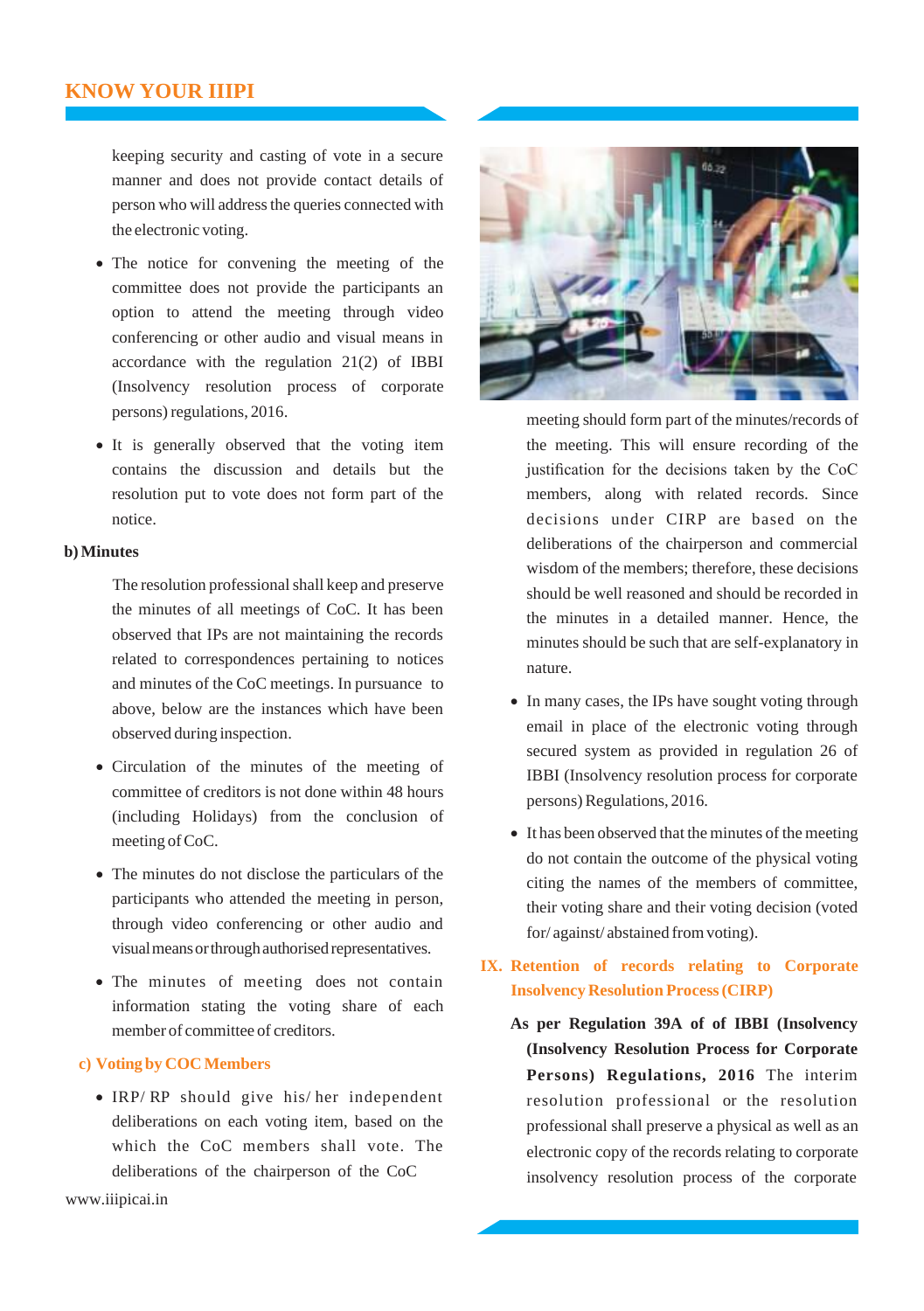debtor as per the record retention schedule as may be communicated by the Board in consultation with Insolvency Professional Agencies. It is commonly seen that the records pertaining to CIRP are not being maintained and preserved or maintained in an incompletemanner.

**It has been observed that the minutes of the meeting do not contain the outcome of the physical voting citing the names of the members of committee, their voting share and their voting decision (voted for/ against/ abstained from voting).**

**IBBI issued a circular IBBI/CIRP/38/2021 dated January 06, 2021**: An IP shall preserve - (a) an electronic copy of all records (physical and electronic) for a minimum period of eight years, and (b) a physical copy of physical records for minimum period of three years, from the date of completion of the CIRP or the conclusion of any proceeding relating to the CIRP, before the Board, the Adjudicating Authority (AA), Appellate Authority or any Court, whichever is later. However, it is advised that IPs shall **maintain and preserve all records.**

# **X. Non- Compliance with timelines as per regulations**

**As per the Regulation 40 A of IBBI (Insolvency (Insolvency Resolution Process for Corporate Persons) Regulations, 2016** states that the IP must strictly adhere to the timelines prescribed under the provisions of the Code and the regulations made thereunder. He should act with professional skepticism and must not be culpably careless while performing his duties during insolvency resolution. It has been observed that the IPs do not adhere with the timelines prescribed under the Code and regulations. For example: publication of public announcement, circulation of notices, minutes, invitation for expression of interest by prospective

resolution applicants, appointment of valuers, determination of preferential, undervalued, fraudulent, and extortionate transactions, preparation and submission of IM to CoC etc. are largely being delayed by the Ips.

### **XI. Disclosure of Relationship to IPA**

**As per IBBI circular No. IP/005/2018 dated 16th January 2018, t**he IRP/RP is to disclose his/her relationship with (i) the corporate debtor, (ii) other professional(s) engaged by him, (iii) financial creditor(s), (iv) interim finance provider(s), and (v) supply of IM to prospective resolution applicant(s) to the Insolvency Professional Agency of which he is a member, within the time specified. It is also his duty to disclose the relationship he has with the professionals engaged by him.

It has been observed that the disclosures are not filed on timely basis or disclosed with wrong or incomplete information. While submitting relationship disclosures for registered valuers, disclosures are made in the joint names of valuers appointed, it is required to file disclosure for each valuer separately.

**While submitting relationship disclosures for registered valuers, disclosures are made in the joint names of valuers appointed, it is required to file disclosure for each valuer separately.**

Further, it has been observed that IPs do not disclose the complete particulars such as name of registered valuer or professional appointed or prospective resolution applicant, date, professional membership number, class of asset for which valuer has been appointed, etc. in the disclosure. The correct disclosure purpose should be selected from the drop-down menu available while submitting disclosures.